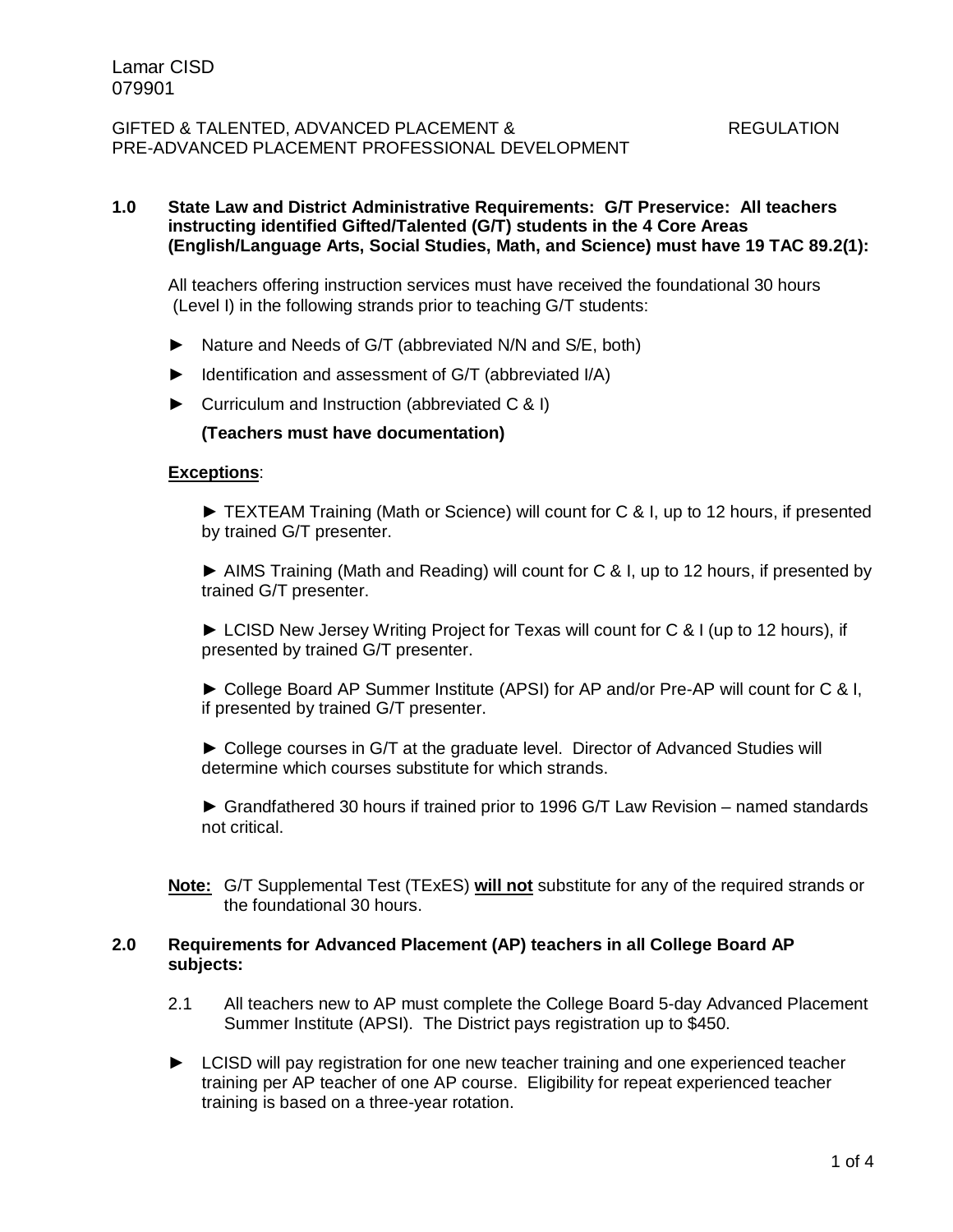- ► To qualify for District-paid registration, the teacher must follow the District and TEA reporting guidelines and must teach an AP course the following school year.
- 2.2 All AP teachers must qualify for teaching G/T students (30 clock hours) and must maintain that eligibility by obtaining 6 hours of G/T credit each year thereafter.
- 2.3 All AP teachers are to urge all AP students to sit for the AP test in May.
- 2.4 To qualify for meeting the standards for teaching AP courses in LCISD the minimum number of students taking the AP test for each course taught must be at least 50% of the number enrolled.
- 2.5 All AP teachers must prepare their students for the AP test. To qualify for meeting the standards for teaching AP courses in LCISD, the minimum number of a teacher's students passing the tests must be at least 50% of those taking it.
- 2.6 Teachers not meeting the minimum criteria of 50%---50% or above (see numbers 5 and 6 above) for two years after their last APSI will not be qualified to teach that AP course again in LCISD until they have been retrained. The teacher becomes eligible for retraining at District expense after a three-year period passes from the time of their last APSI training in the course in question.
- 2.7 AP teachers must prepare a syllabus for their course to be submitted to the College Board for approval. After initial approval by the College Board, the teacher will not have to apply to College Board again, thereafter, unless a change of school or course occurs.
- 2.8 All social studies, math, science and ELA teachers in Grades 6—8 must take the College Board APSI (see #2.1 above) or make appropriate arrangements to be trained at the earliest possible time (see NOTE, above).
- **NOTE:** Late hires (after mid-July) must take a two-day College Board training, at school expense, during the school year, then take the APSI the following summer.

### **3.0 Texas State Law and LCISD District Requirements for all teachers instructing identified G/T students in the 4 core areas MUST complete 6 clock hours (Level II) of G/T update training every year, beginning the year after they have completed their foundational 30 hours (Level 1) of training.**

- 3.1 Update (Level II) G/T training must be completed during the LCISD G/T training year (June 1 through May 31 of the following year).
- 3.2 Failure to obtain the update training will prohibit the teacher from instructing identified G/T students in the 4 core areas for one year, during which the teacher must complete a 6-hour update training to qualify to teach G/T again.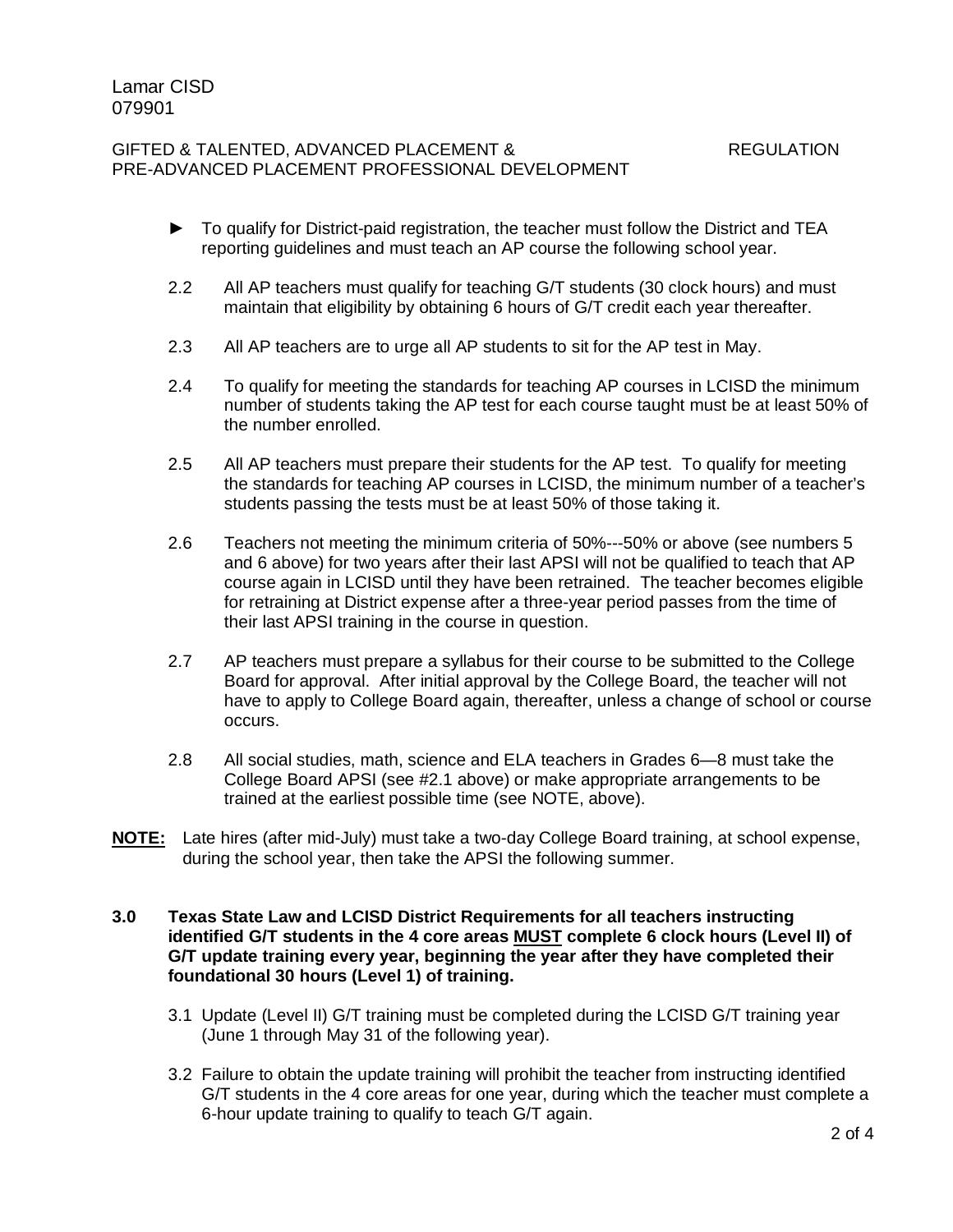## 3.3 Professional development listed below:

- Texas Association for the Gifted/Talented (TAGT) Annual Conference
- National Association for Gifted Children (NAGC) Annual Conference
- College Board-sponsored AP/Pre-AP 1- & 2-day workshops
- Vertical team training in AP and/or Pre-AP
- International Baccalaureate (IB) workshops and training
- Advanced content-area for secondary teachers
- Creative Problem Solving Coaching and Judging (Destination Imagination, Future Problem Solving, Academic Decathlon, Math Counts
- **Graduate Level University Courses in G/T**
- Level II G/T Workshops by Houston Area G/T Co-op Presenters
- Level II G/T Workshops sponsored by LCISD Advanced Studies
- Level II G/T Workshops approved in advance by district Director of Advanced **Studies**
- Region 4 G/T Workshops
- **Note:** Extensions: General-Education Professional Development with G/T components by Advanced Studies – approved G/T credentialed trainers Teachers attending the workshop may prepare curriculum units demonstrating applications at higher levels for G/T classrooms. After approval by the Director of Advanced Studies, one clockhour for each two hours of professional development may be granted by LCISD up to six hours maximum per year. Duplicated courses will not be credited after initial year.
- **4.0 Texas State Law and LCISD District Requirements: Administrators and counselors who have authority for decisions of G/T programs "have a minimum of six (6) hours of professional development that includes nature and needs of gifted/talented students and program options for gifted/talented students." 19 TAC 89.2(3)**
- **5.0 LCISD Advanced Studies professional development year is from June 1 to May 31 of the following year. There can be no carryover of credits from one year to the next.**
- **6.0 Teachers are required to submit copies of certificates, etc. as documentation to the campus G/T facilitator and/or building principal. Teachers may submit copies of printouts from the LCISD professional development system in lieu of copies of certificates, provided the printout includes the title, the G/T strand, the level (I or II), and the date.**
	- 6.1 All G/T courses listed in the LCISD professional development system for which the teacher registers will automatically be recorded in the system.
	- 6.2 G/T courses/workshops for which teachers do not register in the system do not automatically record credit. Teachers must complete the LCISD G/T Training Record form, have it signed by the campus principal and submit it to LCISD Advanced Studies for approval and posting of credit in the system.
	- **Note:** Individual certificates of attendance will be printed by LCISD Advanced Studies for courses taken for G/T credit not in the LCISD professional development system (see 6.2 above).